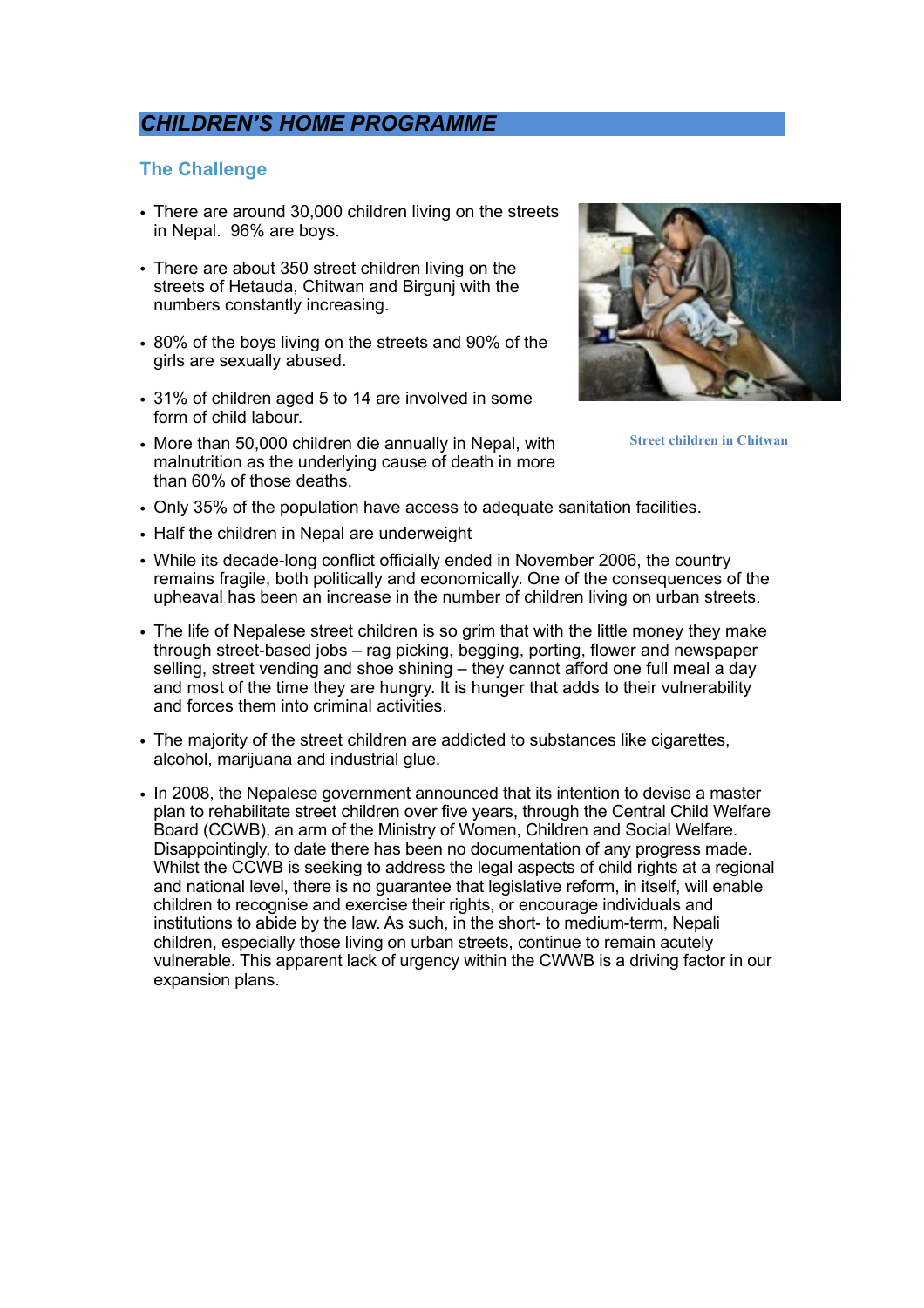# **Our Sansar Children's Home Programme – Background**

Our programme focus is in Hetauda, Chitwan and Birgunj, in Nepal, where there are about 350 children living on the streets with no access to shelter or education. A needs assessment conducted by Our Sansar in 2010/11, revealed that there are hardly any NGOs or governmental agencies working with street children in these cities. There were a few failed attempts to provide amenities for street children, but due to lack of cooperation with local communities the organisations had to close down the homes and now the children are on the streets again.

After extensive consultations with key stakeholders, including local nongovernmental organisations, members of the local community and local authorities, Our Sansar proposes to fill this gap in service-provision for street children by opening a shelter home that will also offer education, care and a re-uniting service with the families of the children wherever possible.

In order to avoid the pitfalls faced by organisations proposing to undertake similar ventures in the past, we have secured the buy-in of the local community and other key stakeholders. Their commitment to making this project a success can be gauged by the fact that the local authorities have donated land for a shelter home. The project will be run with a local partner who has experience working with street children, knowledge of the local communities and an active relationship with the police who assist in monitoring the situation. We have selected the partner and are currently undertaking due diligence and drawing up legal formalities – a process we expect to complete shortly.

#### **Activities and services:**

- Reuniting the children with their close or extended families when possible. Recent research shows that 95% of street children have families living elsewhere, so we will work closely with the children and their families to successfully reunite them, where this is a desirable option for the welfare of the child.
- Providing the children with shelter, food and education, including skills training so that they can live independent lives in the future. The local Chamber of Commerce in Birgunj is happy to liaise with local businesses and provide internships and work



experience leading to future employment for the older children from our home. This way we can ensure our project is sustainable and that the children will not return to the streets.

• Rehabilitation of the children addicted to drugs. We will be taking these children into our home and together with our local partners which run rehabilitation centres for drug addicted children in Kathmandu, we will provide them with specialist care